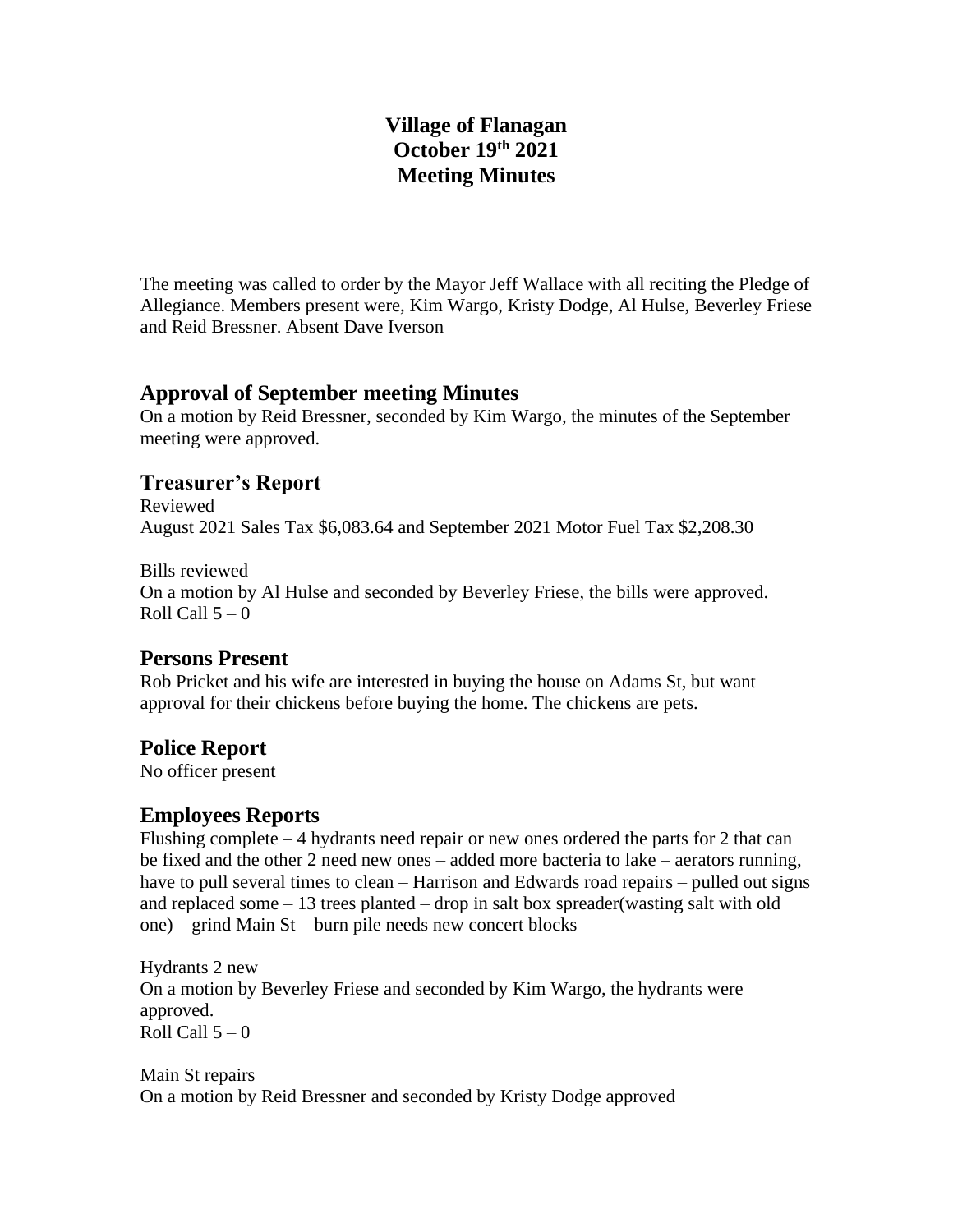Roll Call 5 - 0

Drop in salt box On a motion by Kristy Dodge and seconded by Kim Wargo approved Roll Call  $5 - 0$ 

**Trustee Round Table** Gravel need in ally's and church

#### **President's Comments**

Livingston County tire drop(call to drop off) – Grant money for infrastructure –

**Streets and Ally Committee** Bushes over sidewalk need trimmed – church ally needs gravel

### **Personnel Committee**

Nothing to report

# **Zoning/Building/Ordinance Committee**

Nothing to report

### **F.I.T. Team**

Lights for the parade – tree sleeve for the tree

#### **Open Business**

Nothing at this time

#### **New Business**

Wastewater treatment Plant – Inlet Screen Proposal-future proposal

Wastewater Treatment Plant Aerator Proposal(new system smaller) On a motion by Kim Wargo and seconded by Kristy Dodge approved Roll Call  $5 - 0$ 

Shop water service – options next meeting

Tax Levy Ordinance 21-05 On a motion by Kim Wargo and seconded by Beverley Friese approved Roll Call  $5 - 0$ 

Artesian Park south pavilion (rotted beams etc) presented estimates On a motion by Reid Bressner and seconded by Kim Wargo approved Roll Call  $5 - 0$